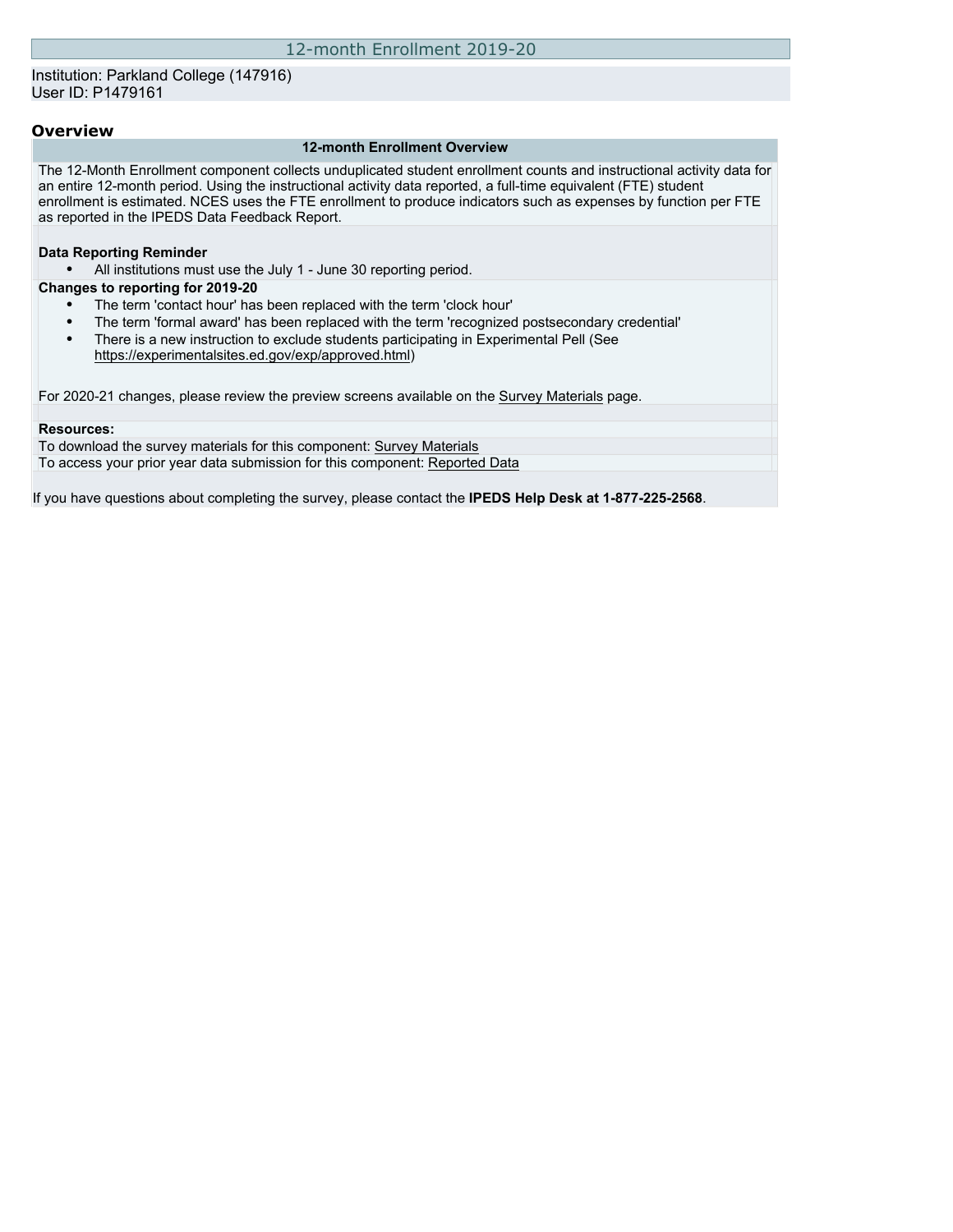# **Undergraduate Instructional Activity Type**

**Undergraduate instructional activity data in Part B may be reported in units of clock hours or credit hours.**

**Which instructional activity units will you use to report undergraduate instructional activity?**

**Please note that any graduate level instructional activity must be reported in credit hours.**

|  | Clock hours |  |
|--|-------------|--|
|--|-------------|--|

**O** Credit hours

O Both clock and credit hours (some undergraduate programs measured in clock hours and some measured in credit hours)

**You may use the space below to provide context for the data you've reported above.**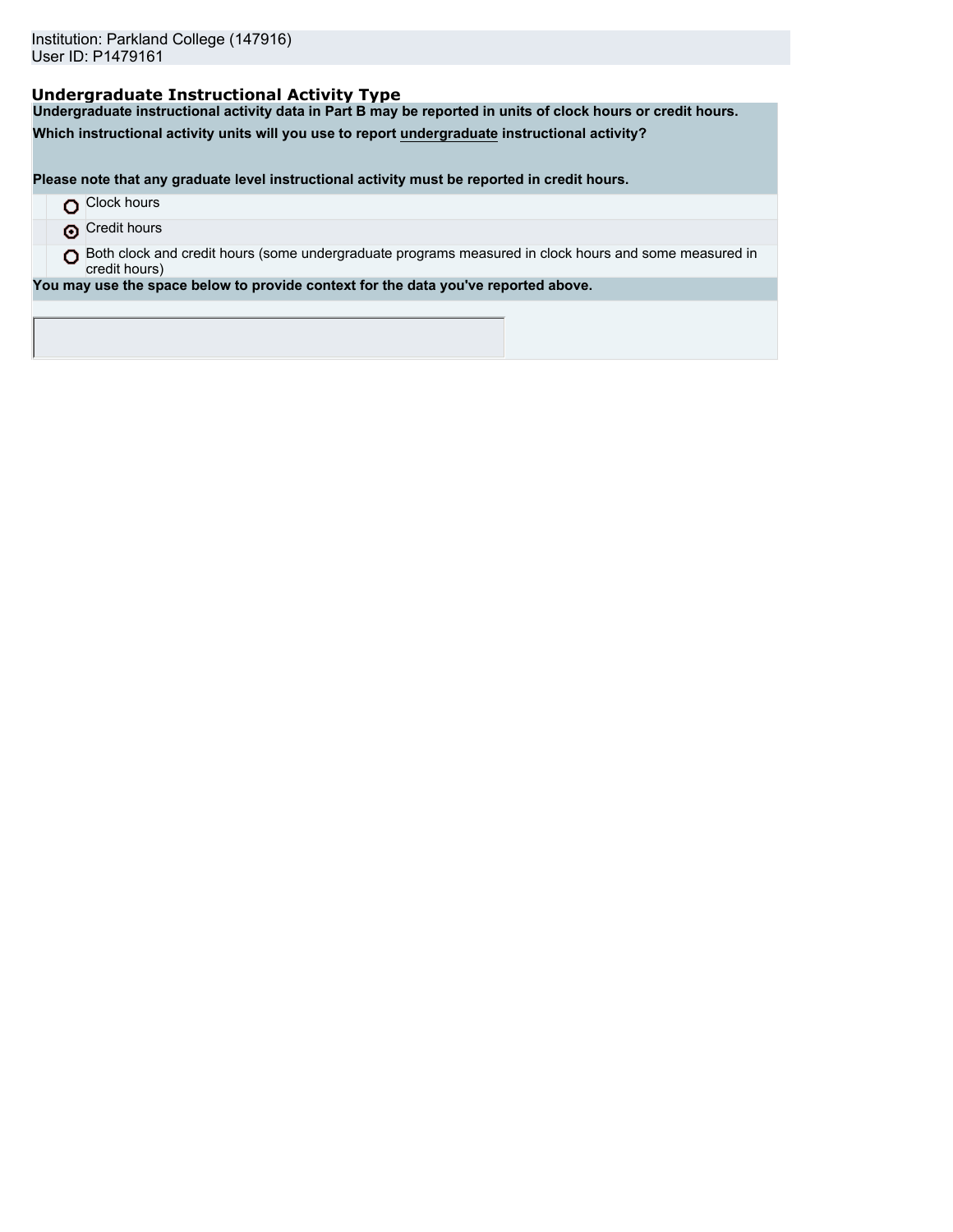## **Part A - Unduplicated Count**

### **12-month Unduplicated Count by Race/Ethnicity and Gender**

## **July 1, 2018 - June 30, 2019**

### **Reporting Reminders:**

•**Report Hispanic/Latino individuals of any race as Hispanic/Latino**

•**Report race for non-Hispanic/Latino individuals only**

•**Even though Teacher Preparation certificate programs may require a bachelor's degree for admission, they are**

**considered subbaccalaureate undergraduate programs, and students in these programs are undergraduate students.**

### **Men**

| Students enrolled for credit              | Undergraduate students |
|-------------------------------------------|------------------------|
| Nonresident alien                         | 296                    |
| Hispanic/Latino                           | 448                    |
| American Indian or Alaska Native          | 11                     |
| Asian                                     | 300                    |
| <b>Black or African American</b>          | 619                    |
| Native Hawaiian or Other Pacific Islander | 5                      |
| White                                     | 2,746                  |
| Two or more races                         | 196                    |
| Race and ethnicity unknown                | 635                    |
| <b>Total men</b>                          | 5,256                  |
| Total men prior year                      | 5,776                  |
|                                           |                        |

| <b>Women</b>                                                                                                                                  |                        |
|-----------------------------------------------------------------------------------------------------------------------------------------------|------------------------|
| Students enrolled for credit                                                                                                                  | Undergraduate students |
| Nonresident alien                                                                                                                             | 196                    |
| Hispanic/Latino                                                                                                                               | 602                    |
| American Indian or Alaska Native                                                                                                              | 11                     |
| Asian                                                                                                                                         | 359                    |
| <b>Black or African American</b>                                                                                                              | 825                    |
| Native Hawaiian or Other Pacific Islander                                                                                                     | 5                      |
| White                                                                                                                                         | 3,279                  |
| Two or more races                                                                                                                             | 219                    |
| Race and ethnicity unknown                                                                                                                    | 615                    |
| <b>Total women</b>                                                                                                                            | 6,111                  |
| Total women prior year                                                                                                                        | 6,462                  |
| <b>Grand total (2018-19)</b>                                                                                                                  | 11,367                 |
| Prior year data:                                                                                                                              |                        |
| Unduplicated headcount (2017-18)                                                                                                              | 12,238                 |
| ω<br>Total enrollment Fall 2018<br>NOTE: Grand total (2018-19) calculated above is expected to be greater than Total<br>enrollment Fall 2018. | 7,074                  |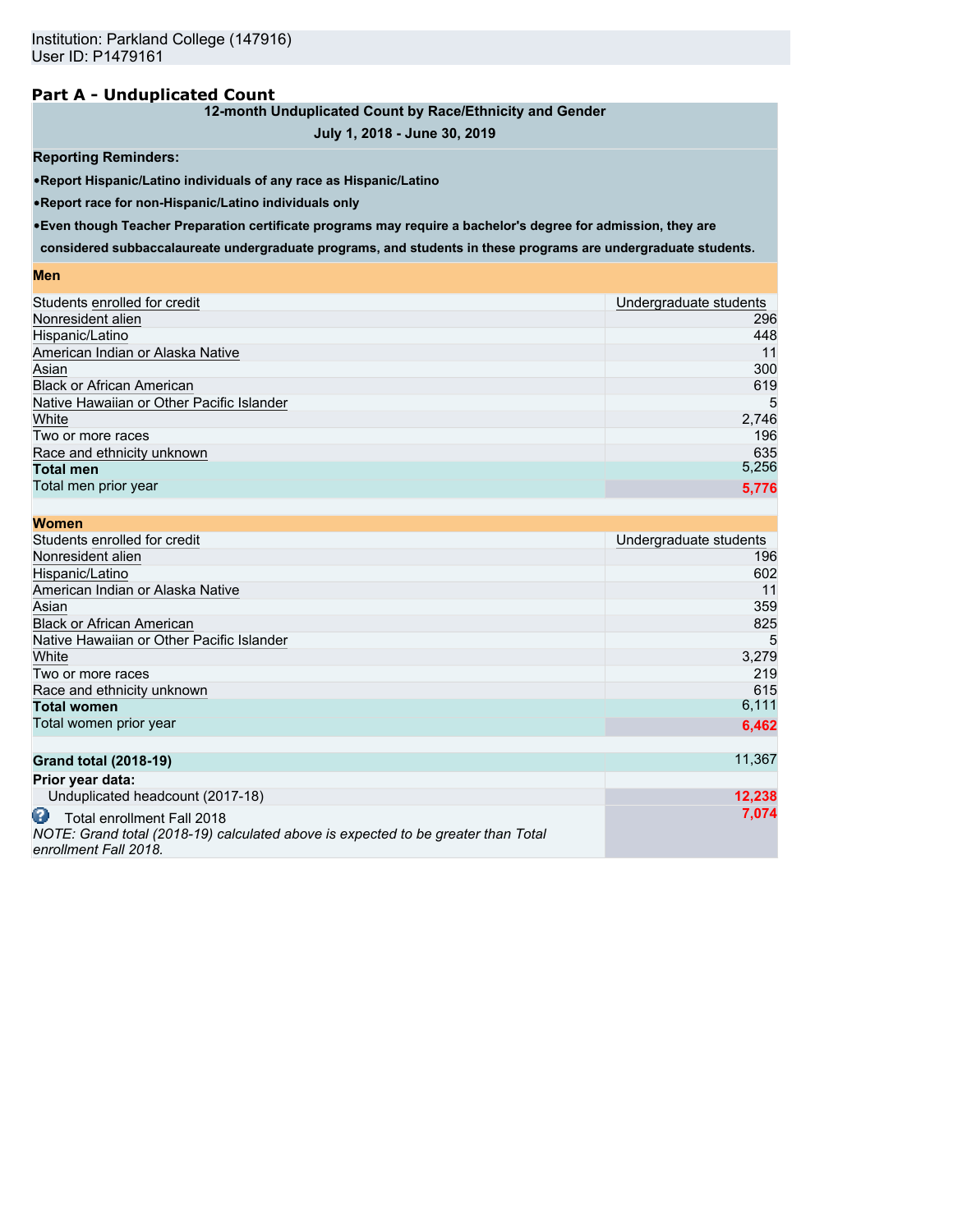## **Part B - Instructional Activity**

**12-month Instructional Activity July 1, 2018 - June 30, 2019**

•**Instructional activity is used to calculate an IPEDS FTE based on the institution's reported calendar system.**

#### **FTE Reporting Reminder:**

•**Institutions need not report their own calculations of undergraduate FTE unless IPEDS FTE calculations would be**

**misleading for comparison purposes among all IPEDS reporting institutions.**

|                               | 2018-19 total activity | Prior year data |
|-------------------------------|------------------------|-----------------|
| <b>Instructional Activity</b> |                        |                 |
| Undergraduate level:          |                        |                 |
| Credit hour activity          | 148.257                | 156,310         |
|                               |                        |                 |

Calendar system (as reported on the prior year IC Header survey component): **Semester**

If the IPEDS calculated FTE estimates below are not reasonable, **AND** you have reported the correct instructional activity hours above, enter your best FTE estimate in the "Institution reported FTE" column below and save the page. This option should be used **ONLY** if the calculated estimate is not reasonable for your institution and IPEDS comparisons.

Please provide your best estimate of undergraduate FTE for the 12-month reporting period **only if the calculated FTE estimate below is not reasonable for IPEDS comparison purposes**:

|                           | Calculated FTE | Institution reported | Prior year FTE |
|---------------------------|----------------|----------------------|----------------|
|                           | 2018-19        | FTE 2018-19          | 2017-18        |
| Undergraduate student FTE | 4.942          | 4.942                | 5,210          |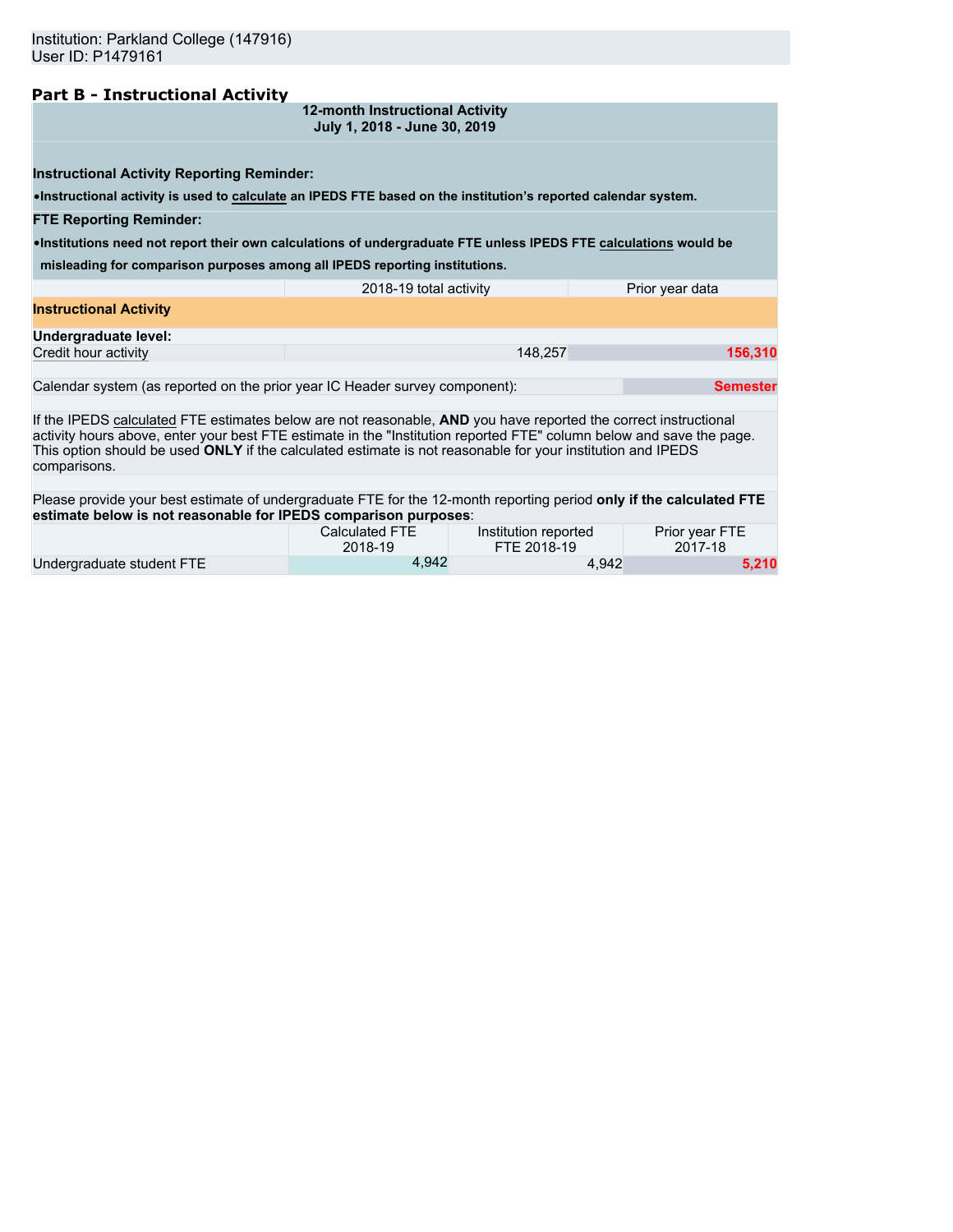# **Prepared by**

The name of the preparer is being collected so that we can follow up with the appropriate person in the event that there are questions concerning the data. The Keyholder will be copied on all email correspondence to other preparers. The time it took to prepare this component is being collected so that we can continue to improve our estimate of the reporting burden associated with IPEDS. Please include in your estimate the time it took for you to review instructions, query and search data sources, complete and review the component, and submit the data through the Data Collection System.

| Thank you for your assistance.                                                                     |                                           |                                                                                                              |                      |                                            |
|----------------------------------------------------------------------------------------------------|-------------------------------------------|--------------------------------------------------------------------------------------------------------------|----------------------|--------------------------------------------|
|                                                                                                    |                                           |                                                                                                              |                      |                                            |
| This survey component was prepared by:                                                             |                                           |                                                                                                              |                      |                                            |
|                                                                                                    | Reyholder                                 | <b>SFA Contact</b>                                                                                           |                      | <b>HR Contact</b>                          |
|                                                                                                    | <b>Finance Contact</b>                    | Academic Library Contact                                                                                     |                      | Other                                      |
|                                                                                                    | Name: Alison Groot                        |                                                                                                              |                      |                                            |
|                                                                                                    | Email: agroot@parkland.edu                |                                                                                                              |                      |                                            |
|                                                                                                    |                                           |                                                                                                              |                      |                                            |
| survey component?                                                                                  |                                           | How many staff from your institution only were involved in the data collection and reporting process of this |                      |                                            |
|                                                                                                    | 1.00 Number of Staff (including yourself) |                                                                                                              |                      |                                            |
|                                                                                                    |                                           |                                                                                                              |                      |                                            |
| How many hours did you and others from your institution only spend on each of the steps below when |                                           |                                                                                                              |                      |                                            |
| responding to this survey component?                                                               |                                           |                                                                                                              |                      |                                            |
|                                                                                                    |                                           |                                                                                                              |                      |                                            |
|                                                                                                    |                                           | Exclude the hours spent collecting data for state and other reporting purposes.                              |                      |                                            |
| <b>Staff member</b>                                                                                | <b>Collecting Data</b><br><b>Needed</b>   | <b>Revising Data to Match</b><br><b>IPEDS Requirements</b>                                                   | <b>Entering Data</b> | <b>Revising and</b><br><b>Locking Data</b> |
| Your office                                                                                        | 1.00 hours                                | 1.00 hours                                                                                                   | 1.00 hours           | 1.00 hours                                 |
| <b>Other offices</b>                                                                               | hours                                     | hours                                                                                                        | hours                | hours                                      |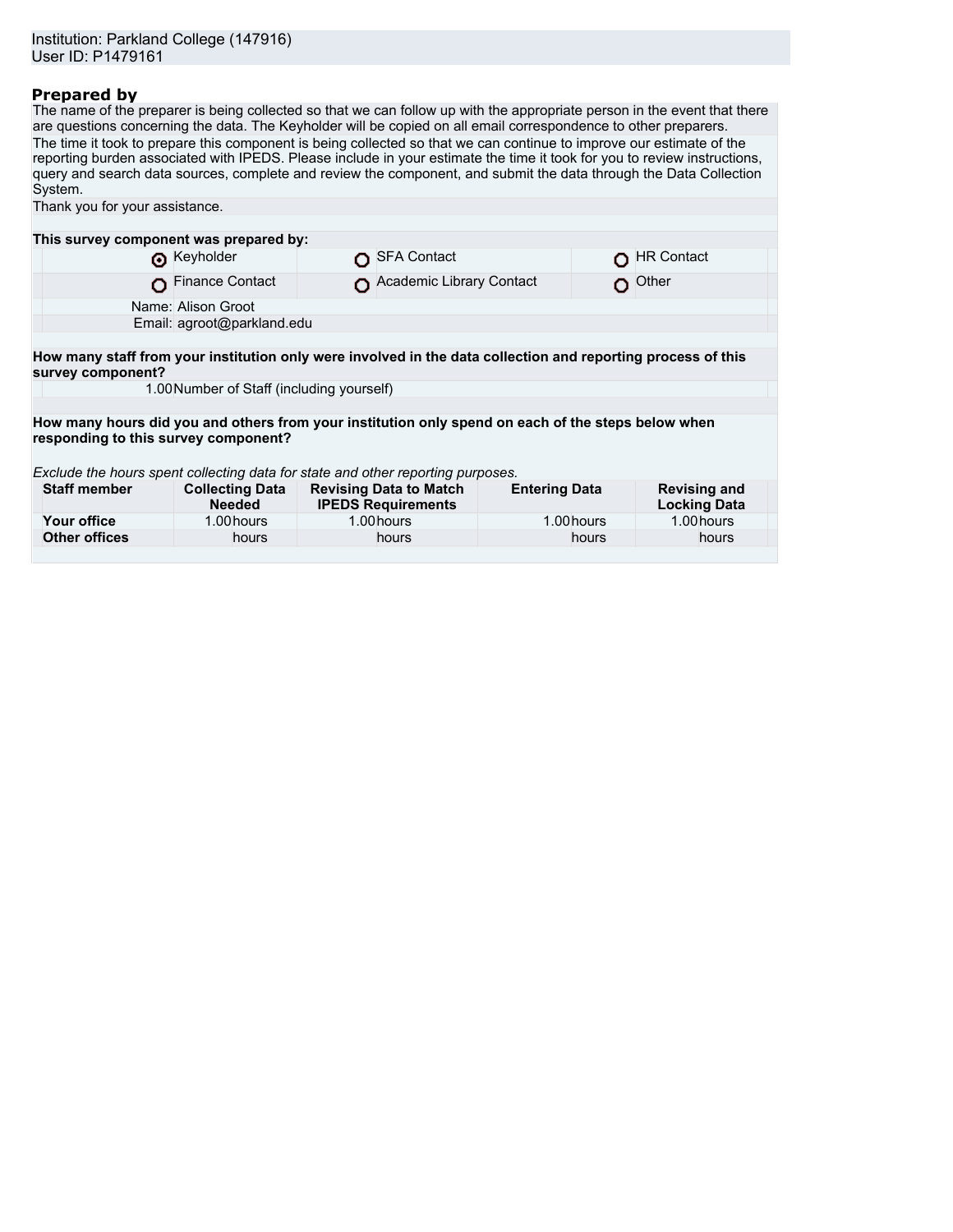#### **Summary screen**

# **12-Month Enrollment Component Summary**

IPEDS collects important information regarding your institution. All data reported in IPEDS survey components become available in the IPEDS Data Center and appear as aggregated data in various Department of Education reports. Additionally, some of the reported data appears specifically for your institution through the College Navigator website and is included in your institution's Data Feedback Report (DFR). The purpose of this summary is to provide you an opportunity to view some of the data that, when accepted through the IPEDS quality control process, will appear on the College Navigator website and/or your DFR. College Navigator is updated approximately three months after the data collection period closes and Data Feedback Reports will be available through the [Data Center](https://nces.ed.gov/ipeds/use-the-data) and sent to your institution's CEO in November 2019.

Please review your data for accuracy. If you have questions about the data displayed below after reviewing the data reported on the survey screens, please contact the IPEDS Help Desk at: 1-877-225-2568 or ipedshelp@rti.org.

| 12-Month Unduplicated Headcount and Full-Time Equivalent Students |        |
|-------------------------------------------------------------------|--------|
| Total 12-month undergraduate student unduplicated headcount       | 11,367 |
|                                                                   |        |
| Total full-time equivalent (FTE) student enrollment               | 4,942  |
| Total full-time equivalent (FTE) undergraduate student enrollment | 4,942  |